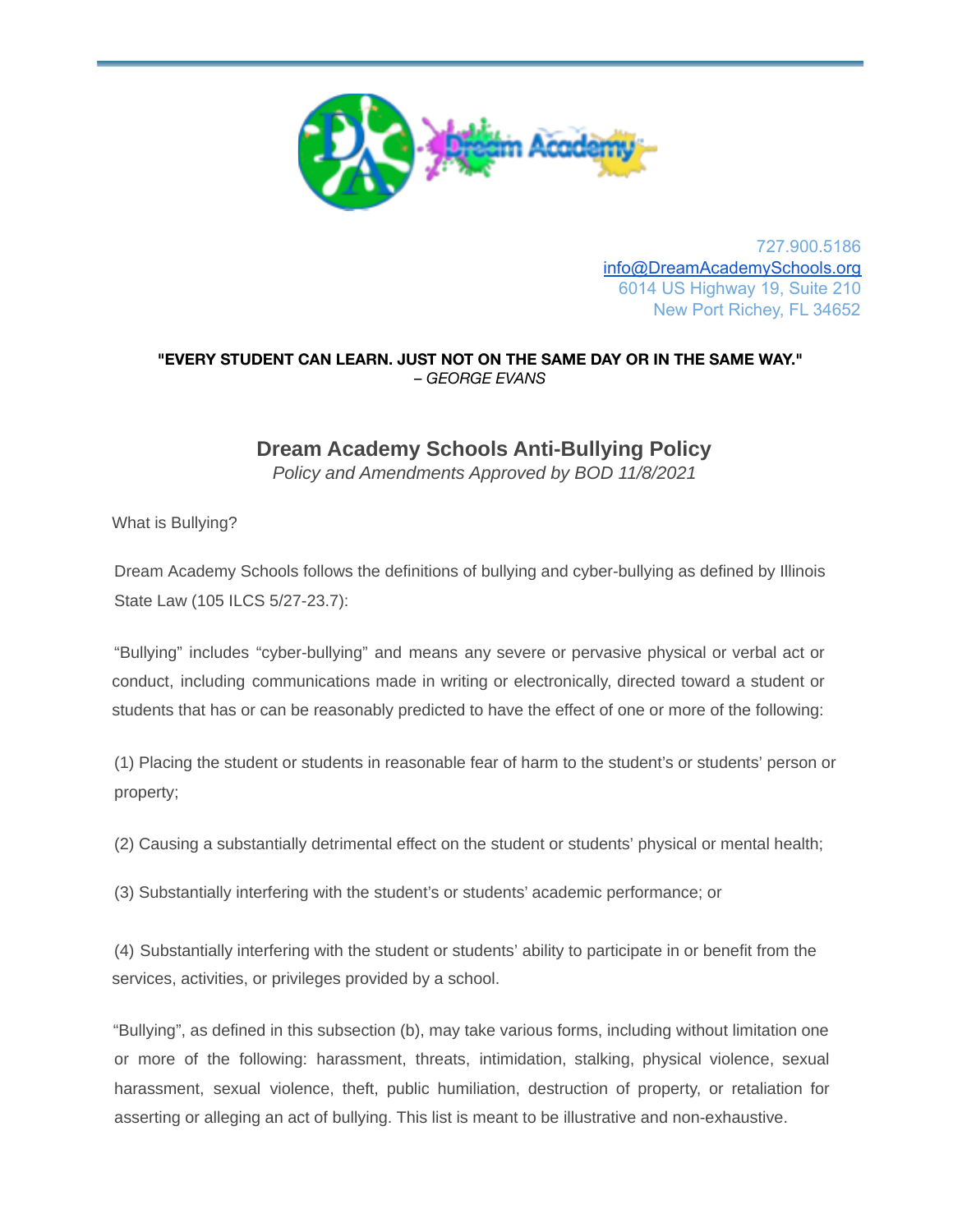"Cyber-bullying" means bullying through the use of technology or any electronic communication, including, without limitation, any transfer of signs, signals, writing, images, sounds, data, or intelligence of any nature transmitted in whole or in part by a wire, radio, electromagnetic system, photo-electronic system, or photo-optical system, including without limitation electronic mail, Internet communications, instant messages, or facsimile communications. "Cyber-bullying" includes the creation of a webpage or web-blog in which the creator assumes the identity of another person or the knowing impersonation of another person, as the author of posted content or messages if the creation or impersonation creates any of the effects enumerated in the definition of bullying in this Section. "Cyber-bullying" also includes the distribution by electronic means of communication to more than one person or the posting of material on an electronic medium that may be accessed by one or more persons if the distribution or posting creates any of the effects enumerated in the definition of bullying in this Section.

Bullying is contrary to State law and the policy of the school administration. Illinois law also prohibits bullying on the basis of actual or perceived race, color, religion, sex, national origin, ancestry, age, marital status, physical or mental disability, military status, sexual orientation, gender-related identity or expression, unfavorable discharge from military service, association with a person or group with one or more of the aforementioned actual or perceived characteristics, or any other distinguishing characteristic. This Policy is consistent with subsection (a-5) of this Section [free exercise of religion]. Nothing in this Section is intended to infringe upon any right to exercise free expression or the free exercise of religion or religiously based views protected under the First Amendment to the United States Constitution or under Section 3 of Article 1 of the Illinois Constitution.

## **Reporting and Investigation Policies and Procedures of Bullying at Dream Academy Schools:**

Dream Academy Schools may not request or require a student to provide a password or other related account information in order to gain access to the student's account or profile on a social networking website. If Dream Academy Schools decides to conduct an investigation after a complaint of cyber-bullying with sufficient evidence, it may require a student to cooperate and share content over the course of the investigation. Appropriate federal and state laws governing student privacy rights will be followed in both the investigation of the incident.

Dream Academy Schools does not tolerate any instance of bullying on the premises of the school as well as any off-campus school-sponsored activities. Consequences of any instance of bullying from students, parents, or teachers and staff will be met with a "three-strike" consequence system: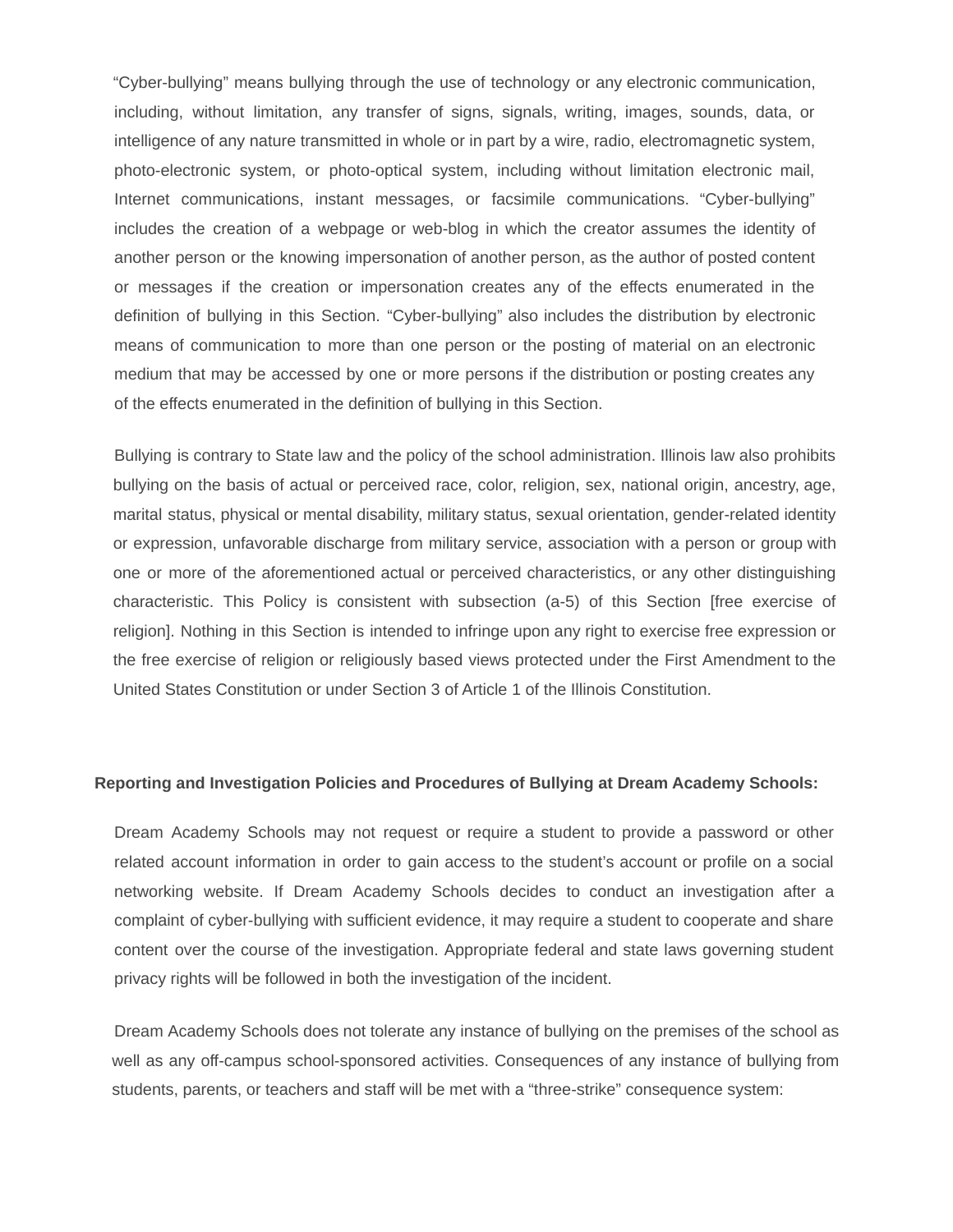1. Verbal warning and communication with respective parent/guardian and mediation of involved parties using Restorative Practices

- 2. Written warning to be kept on file and mediation of involved parties
- 3. Expulsion of student or teacher/staff member

Any investigation will be completed within ten (10) school days after the date the report of the incident of bullying was received. Dream Academy Schools will assist any and all parties involved with finding and receiving appropriate interventions such as assisting in finding services for school counseling, mental health counseling, school psychologists, and any other available community-based services.

Any reports and investigations of bullying will include:

- 1) The frequency of victimization.
- 2) Student, staff, and family observations of safety at a school.
- 3) Identification of areas of a school where bullying occurs.
- 4) The types of bullying that are common or occurring.
- 5) Bystander intervention or participation.

Any reprisal or retaliation against any person who reports an act of bullying will be subject to the same disciplinary actions, and may also be subject to expulsion.

Any investigation that leads to a finding of a false accusation will result in a meeting between the school director as well as the parties responsible with the false accusations. Mediation between all parties will be conducted and mandatory. Other possible repercussions will be considered and could potentially lead to suspension from the program considering the severity of the accusations.

The completed investigation will be available internally for Dream Academy Schools staff and available to involved parents and guardians.

Please report any incidents of bullying to the site director; all reports will be handled with confidentiality.

Reports can be made via phone at 727-238-7636 or email your report to **bullying@dreamacademyschools.org**.

Complaints are addressed by Wendy Spivey, Chief Operating Officer, and Jamie Maloney, Chief Executive Officer of Dream Academy.

**Anonymous** reporting may be done in writing and mailed to DREAM ACADEMY C/O ADMINISTRATION, 6014 US Highway 19, Suite 210, New Port Richey, FL, 34652.